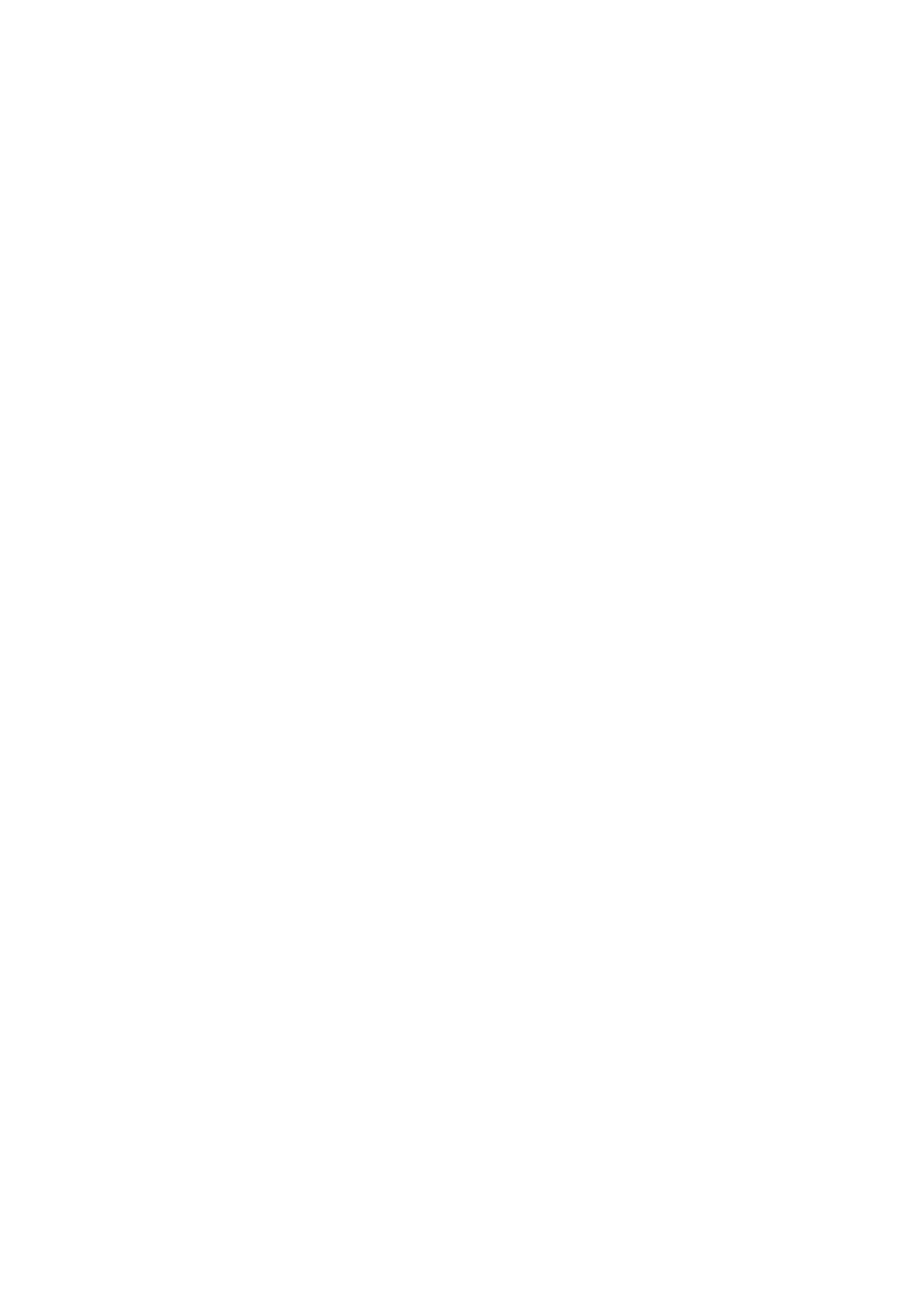## CASTLE COMBE SOLO PRACTICE SUNDAY PRACTICE - 3 LAP TIMES

| Lap            | Time          |
|----------------|---------------|
|                |               |
| 6              | 1:15.269      |
|                | <b>FINISH</b> |
| 7              | 1:13.897      |
|                |               |
|                |               |
|                |               |
|                |               |
|                | James Evans   |
|                | <b>START</b>  |
| 1              |               |
| $\overline{2}$ | 1:18.424      |
| 3              | 1:17.580      |
| 4              | 1:19.501      |
| 5              | 1:17.476      |

| 6             | 1:16.754 |  |
|---------------|----------|--|
|               | 1:19.874 |  |
| <b>FINISH</b> |          |  |

| James Harrington |  |  |
|------------------|--|--|
| <b>START</b>     |  |  |
|                  |  |  |
| <b>FINISH</b>    |  |  |

| Jordan Ralphs |          |  |
|---------------|----------|--|
| <b>START</b>  |          |  |
| 1             |          |  |
| $\mathcal{P}$ | 1:22.600 |  |
| 3             | 1:20.933 |  |
| 4             | 1:20.567 |  |
| 5             | 1:22.254 |  |
| <b>FINISH</b> |          |  |
| ี่ค           | 1:20.920 |  |

| Luke Welch    |          |  |
|---------------|----------|--|
| <b>START</b>  |          |  |
| 1             |          |  |
| 2             | 1:27.543 |  |
| 3             | 1:22.630 |  |
| 4             | 1:23.308 |  |
| 5             | 1:21.189 |  |
| 6             | 1:21.351 |  |
| <b>FINISH</b> |          |  |
|               | 1:19.558 |  |

| Mark Ball    |          |  |
|--------------|----------|--|
| <b>START</b> |          |  |
| 1            |          |  |
| 2            | 1:28.447 |  |
| 3            | 1:23.450 |  |
| 4            | 1:21.395 |  |
| 5            | 1:21.223 |  |
| 6            | 1:20.876 |  |

| Lap                     | Time                |
|-------------------------|---------------------|
|                         | <b>FINISH</b>       |
| 7                       | 1:21.490            |
|                         |                     |
|                         |                     |
|                         |                     |
|                         | <b>Mark Compton</b> |
|                         | <b>START</b>        |
| 1                       |                     |
| $\overline{2}$          | 1:20.911            |
| 3                       | 1:17.503            |
| $\overline{\mathbf{4}}$ | 1:18.330            |
| 5                       | 1:15.531            |
| 6                       | 1:16.252            |
| 7                       | 1:16.217            |
|                         | <b>FINISH</b>       |
| 8                       | 1:16.900            |
|                         |                     |
|                         |                     |
|                         | Mike Long           |
|                         | <b>START</b>        |
| 1                       |                     |
| 2                       | 1:25.292            |
|                         | <b>FINISH</b>       |

| <b>Paul Messenger</b> |          |  |
|-----------------------|----------|--|
| <b>START</b>          |          |  |
| 1                     |          |  |
| $\mathcal{P}$         | 1:29.643 |  |
| 3                     | 1:27.458 |  |
| 4                     | 3:30.808 |  |
| 5                     | 1:21.519 |  |
| <b>FINISH</b>         |          |  |
| հ                     | 1:20.165 |  |

| <b>Richard Dobson</b> |          |  |
|-----------------------|----------|--|
| START                 |          |  |
| 1                     |          |  |
| 2                     | 1:20.691 |  |
| 3                     | 1:17.895 |  |
| <b>FINISH</b>         |          |  |

| Robert Barton |  |  |
|---------------|--|--|
| <b>START</b>  |  |  |
|               |  |  |
| 1:26.594      |  |  |
| 1:24.058      |  |  |
| 1:23.881      |  |  |
| 1:22.963      |  |  |
| 1.23.276      |  |  |
| <b>FINISH</b> |  |  |
| 1:23.940      |  |  |
|               |  |  |

| Lap | Time           |
|-----|----------------|
|     |                |
|     | Rory McFarlane |
|     | <b>START</b>   |
| 1   |                |
| 2   | 1:41.152       |
| 3   | 1:33.857       |
| 4   | 1:31.454       |
| 5   | 1:31.126       |
|     | <b>FINISH</b>  |
| 6   | 1:29,186       |
|     |                |

| <b>Scott McGuire</b> |               |  |
|----------------------|---------------|--|
|                      | <b>START</b>  |  |
| 1                    |               |  |
| 2                    | 1:26.065      |  |
| 3                    | 1:25.511      |  |
|                      | <b>FINISH</b> |  |

| <b>Sean Montgomery</b> |          |  |
|------------------------|----------|--|
| START                  |          |  |
| 1                      |          |  |
| 2                      | 1:12.530 |  |
| 3                      | 1.13648  |  |
| 4                      | 1:12.134 |  |
| <b>FINISH</b>          |          |  |

| Shane Faber   |              |
|---------------|--------------|
|               | <b>START</b> |
| 1             |              |
| 2             | 1:17.397     |
| 3             | 1:16.107     |
| 4             | 1:16.408     |
| 5             | 1:15.621     |
| 6             | 1:16.766     |
| 7             | 1:14.877     |
| <b>FINISH</b> |              |
| ឧ             | 1:15 436     |

| Steve Lake          |              |
|---------------------|--------------|
|                     | <b>START</b> |
| 1                   |              |
| 2                   | 1:20.441     |
| 3                   | 1:17.846     |
| <b>FINISH</b>       |              |
|                     |              |
|                     |              |
| <b>Tom Harrison</b> |              |

|   | <b>START</b> |
|---|--------------|
|   |              |
| 2 | 1:26.087     |